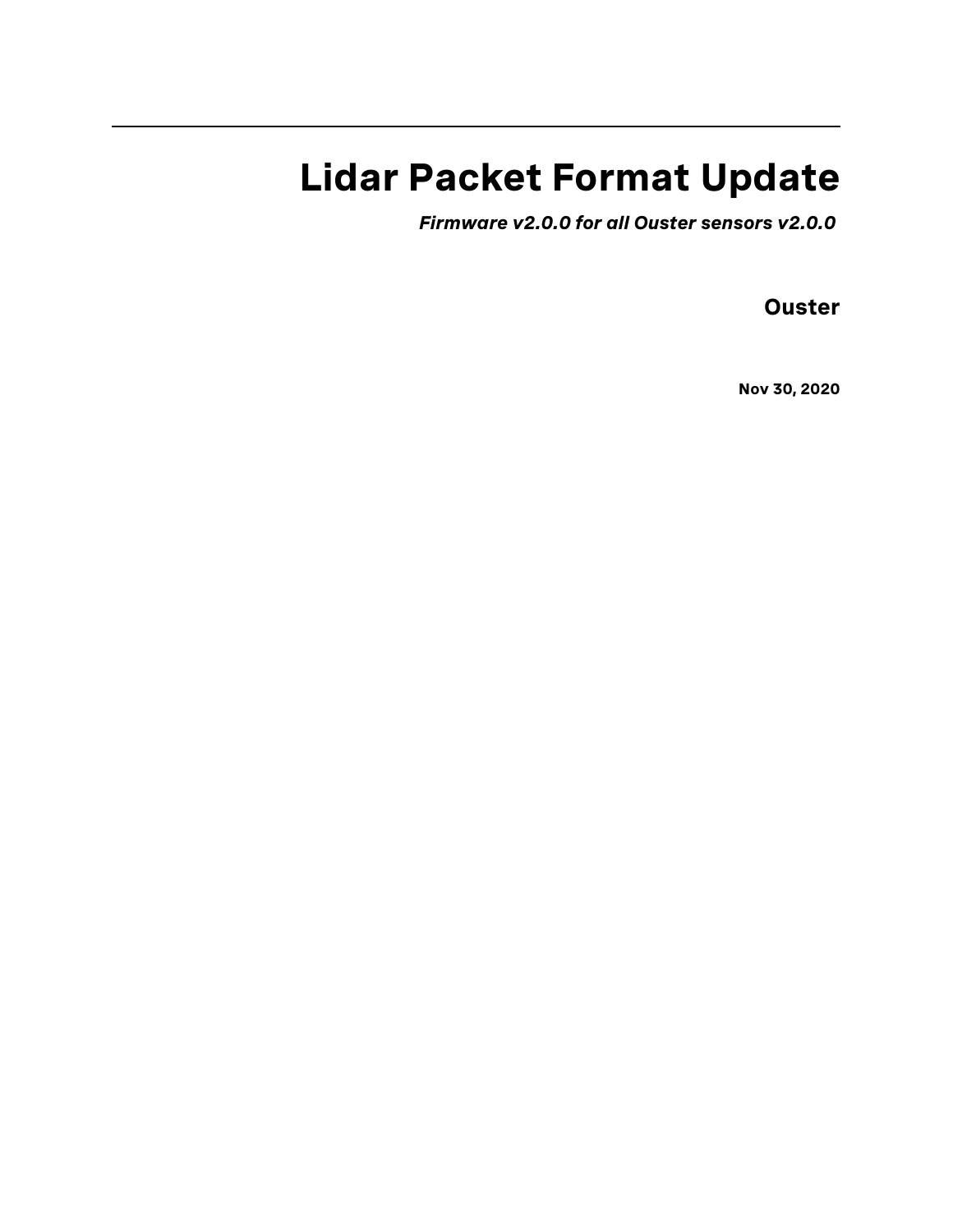## **Contents**

Starting in firmware v2.0.0, all sensors with the same number of channels have the same data structure and same maximum data rate. Prior to v2.0.0, all sensors, regardless of their number of channels, had the same data rate.

If you have either a Gen 1 OS1-16 or Gen 1 OS1-32, upon upgrading to firmware v2.0.0, you will see a drop in data rate. Please refer to the diagram below for a visualization of lidar packet structure.



**N+1 = NUMBER OF CHANNELS IN SENSOR,** E.G. 16, 32, 64, 128

Prior to to v2.0.0, all sensors, regardless of number of channels, had a fixed number of data blocks in their lidar packets. In v2.0.0, the number of data blocks in a sensor's Measurement Block is equal to the number of channels it has. Customers with Gen 1 OS1-16 or Gen 1 OS1-32 will see a 75% and 50%